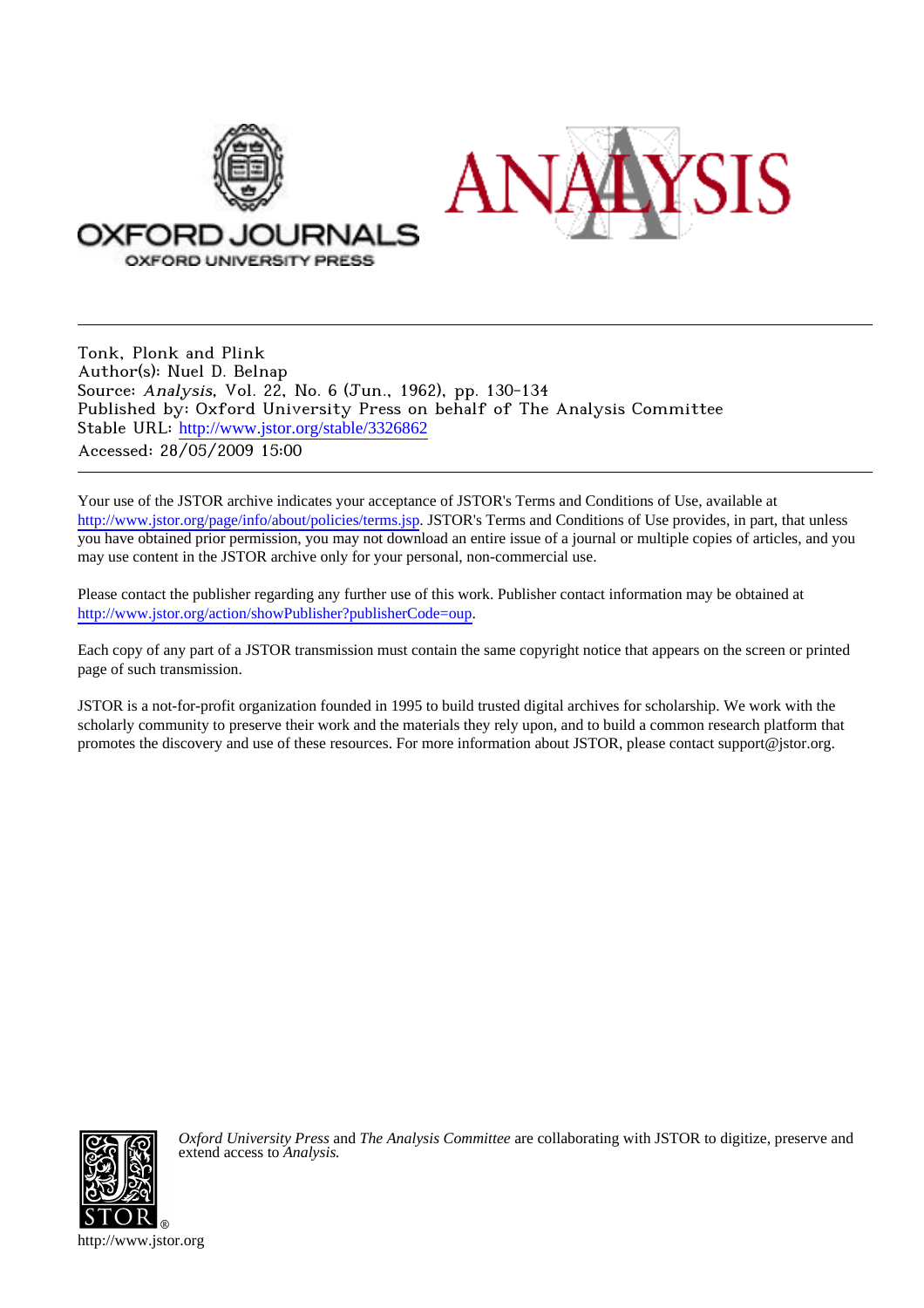#### **ANALYSIS**

### **TONK, PLONK AND PLINK1**

### **By NUEL D. BELNAP**

**A N. PRIOR has recently discussed2 the connective tonk, where . tonk is defined by specifying the role it plays in inference. Prior characterizes the role of tonk in inference by describing how it behaves**  as conclusion, and as premiss: (1)  $A + A$ -tonk-B, and (2)  $A$ -tonk-B  $+ B$ **(where we have used the sign ' F ' for deducibility). We are then led by**  the transitivity of deducibility to the validity of  $A + B$ , " which promises to banish falsche Spitzfindigkeit from Logic for ever."

**A possible moral to be drawn is that connectives cannot be defined in terms of deducibility at all; that, for instance, it is illegitimate to define and as that connective such that (1)** A-and-B  $\vdash$  A, (2) A-and-B  $\vdash$  B, and (3)  $A$ ,  $B$   $F$   $A$ -and- $B$ . We must first, so the moral goes, have a notion **of what and means, independently of the role it plays as premiss and as conclusion. Truth-tables are one way of specifying this antecedent meaning; this seems to be the moral drawn by J. T. Stevenson.3 There are good reasons, however, for defending the legitimacy of defining connections in terms of the roles they play in deductions.** 

**It seems plain that throughout the whole texture of philosophy one can distinguish two modes of explanation: the analytic mode, which tends to explain wholes in terms of parts, and the synthetic mode, which explains parts in terms of the wholes or contexts in which they occur.4 In logic, the analytic mode would be represented by Aristotle, who commences with terms as the ultimate atoms, explains propositions or judgments by means of these, syllogisms by means of the propositions which go to make them up, and finally ends with the notion of a science as a tissue of syllogisms. The analytic mode is also represented by the contemporary logician who first explains the meaning of complex sentences, by means of truth-tables, as a function of their parts, and then proceeds to give an account of correct inference in terms of the sentences occurring therein. The locus classicus of the application of the synthetic mode is, I suppose, Plato's treatment of justice in the Republic, where he defines the just man by reference to the larger context of the community. Among formal logicians, use of the synthetic mode in logic is illustrated by Kneale and Popper (cited by Prior), as well as by Jaskowski, Gentzen, Fitch, and Curry, all of these treating the meaning of connectives as** 

**1 This research was supported in part by the Office of Naval Research, Group Psychology Branch, Contract No. SAR/Nonr-609(16).** 

**<sup>2</sup>(The Runabout Inference-ticket', ANALYSIS 21.2, December 1960. 3' Roundabout the Runabout Inference-ticket', ANALYSIS 21.6, June 1961. Cf. p. 127: "The important difference between the theory of analytic validity [Prior's phrase for what is here called the synthetic view] as it should be stated and as Prior stated it lies in the fact that he gives the meaning of connectives in terms of permissive rules, whereas they should be stated in terms of truth-function statements in a meta-language."** 

**<sup>4</sup>I learned this way of looking at the matter from R. S. Brumbaugh.**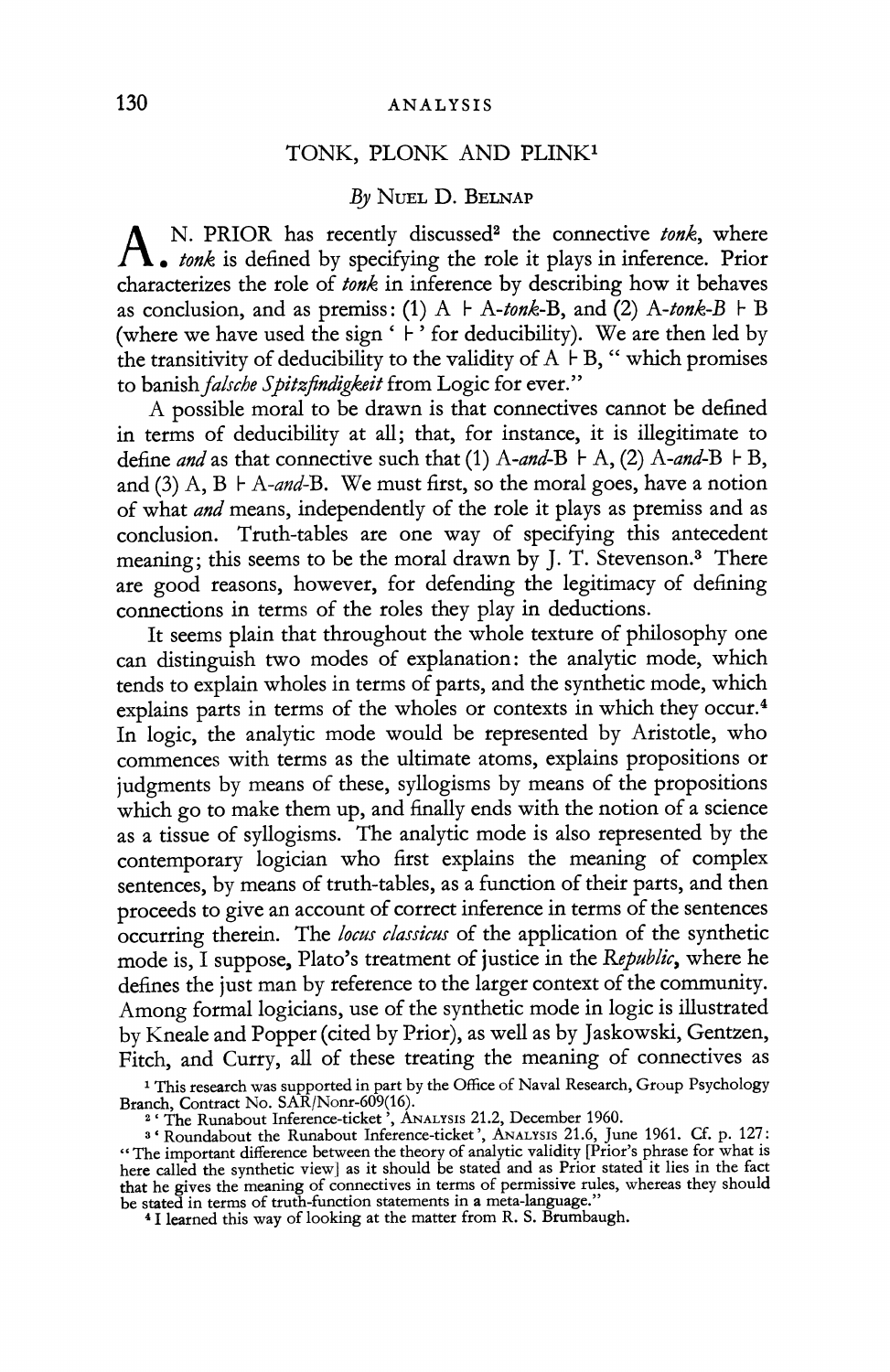**arising from the role they play in the context of formal inference. It is equally well illustrated, I think, by aspects of Wittgenstein and those who learned from him to treat the meanings of words as arising from the role they play in the context of discourse. It seems to me nearly selfevident that employment of both modes of explanation is important and useful. It would therefore be truly a shame to see the synthetic mode in logic pass away as a result of a severe attack of tonktitis.** 

**Suppose, then, that we wish to hold that it is after all possible to define connectives contextually, in terms of deducibility. How are we to prevent tonktitis ? How are we to make good the claim that there is no connective such as tonk1 though there is a connective such as and (where tonk and and are defined as above)?** 

**It seems to me that the key to a solution2 lies in observing that even on the synthetic view, we are not defining our connectives ab initio, but**  rather in terms of an *antecedently given context of deducibility*, concerning **which we have some definite notions. By that I mean that before arriving at the problem of characterizing connectives, we have already made some assumptions about the nature of deducibility. That this is so can be seen immediately by observing Prior's use of the transitivity of deducibility in order to secure his ingenious result. But if we note that we already have some assumptions about the context of deducibility within which we are operating, it becomes apparent that by a too careless use of definitions, it is possible to create a situation in which we are forced to say things inconsistent with those assumptions.** 

**The situation is thus exactly analogous to that, pointed out by Peano, which occurs when one attempts to define an operation,' ? ', on rational numbers as follows:** 

$$
\left(\frac{a}{b} \cdot \frac{c}{d}\right) =_{d f} \frac{a+c}{b+d}.
$$

**This definition is inadmissible precisely because it has consequences which contradict prior assumptions; for, as can easily be shown, admitting this definition would lead to (say)**  $\frac{2}{3} = \frac{3}{5}$ **.** 

**In short, we can distinguish between the admissibility of the definition of and and the inadmissibility of tonk on the grounds of consistency -i.e., consistency with antecedent assumptions. We can give a precise account of the requirement of consistency from the synthetic point of view as follows.** 

**1 That there is no meaningful proposition expressed by A-fonk-B; that there is no meaningful sentence A-tonk-B-distinctions suggested by these alternative modes of expression are irrelevant. Not myself being a victim of eidophobia, I will continue to use language which treats the connective-word ' tonk' as standing for the putative propositional connective, tonk.**  It is equally irrelevant whether we take the sign  $\vdash$  as representing a syntactic concept of deducibility or a semantic concept of logical consequence.

<sup>2</sup> Prior's note is a gem, reminding one of Lewis Carroll's 'What the Tortoise said to Achilles'. And as for the latter, so for the former, I suspect that no solution will ever be **universally accepted as the solution.**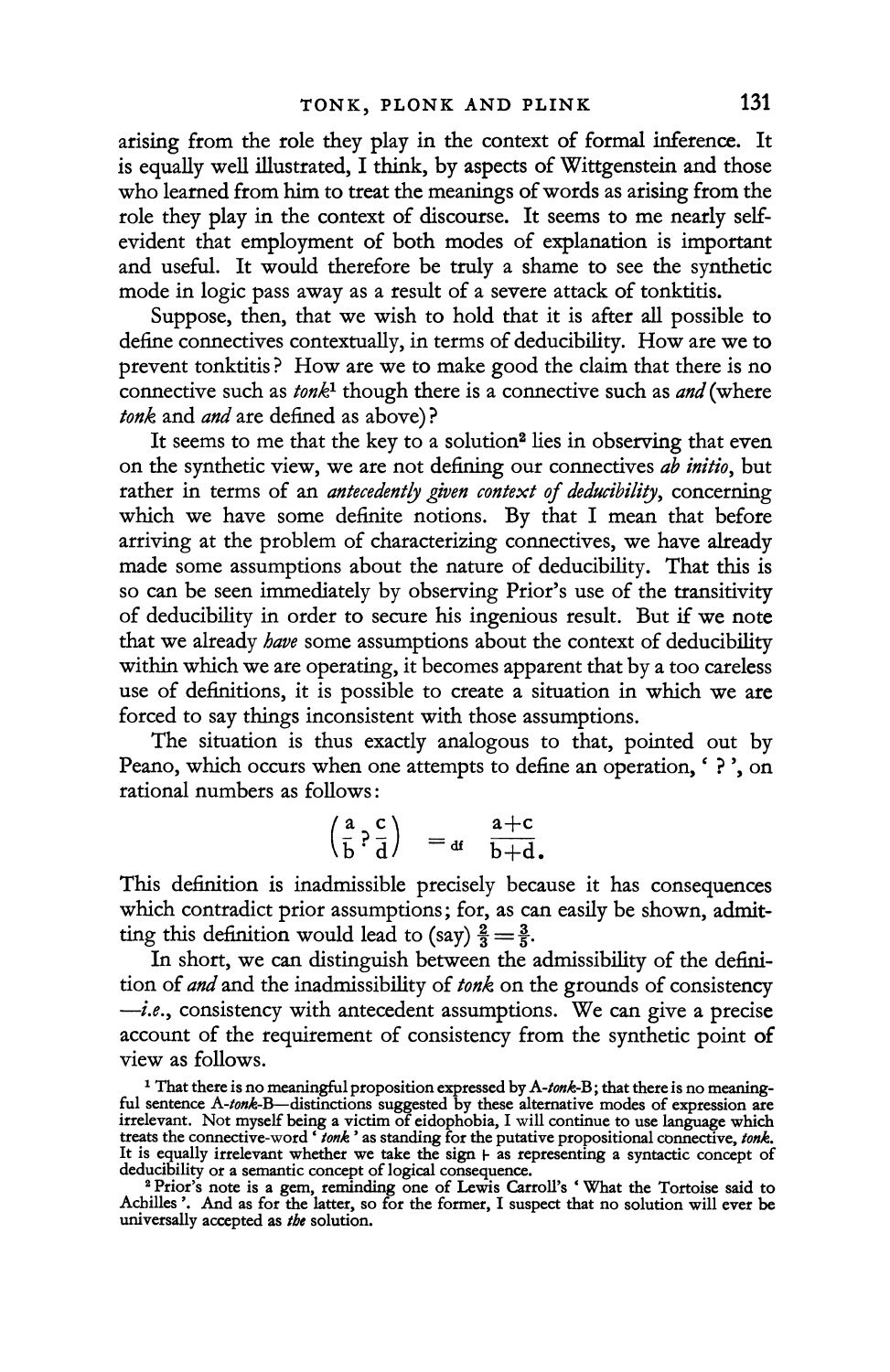## **132 ANALYSIS**

**(1) We consider some characterization of deducibility, which may be treated as a formal system, i.e., as a set of axioms and rules involving the**  sign of deducibility, ' $\vdash$ ', where 'A<sub>1</sub>, ..., A<sub>n</sub>  $\vdash$  B ' is read ' B is deducible **from A,. . . ., A,.' For definiteness, we shall choose as our characterization the structural rules of Gentzen:** 

| Axiom. $A \vdash A$ |               |                                                                  |
|---------------------|---------------|------------------------------------------------------------------|
| Rules.              | Weakening:    | from $A_1, , A_n \rvert C$ to infer $A_1, , A_n B \rvert C$      |
|                     | Permutation:  | from $A_1, , A_i, A_{i+1}, , A_n$ + B to infer                   |
|                     |               | $A_1, , A_{i+1}, A_i, , A_n \vdash B.$                           |
|                     | Contraction:  | from $A_1, , A_n, A_n \nvdash B$ to infer $A_1, , A_n \nvdash B$ |
|                     | Transitivity: | from $A_1, , A_m \nvdash B$ and $C_1, , C_n, B \nvdash D$        |
|                     |               | to infer $A_1, , A_m, C_1, , C_n \vdash D$ .                     |

**In accordance with the opinions of experts (or even perhaps on more substantial grounds) we may take this little system as expressing all and only the universally valid statements and rules expressible in the given notation: it completely determines the context.** 

**(2) We may consider the proposed definition of some connective, say plonk, as an extension of the formal system characterizing deducibility, and an extension in two senses. (a) The notion of sentence is extended by introducing A-plonk-B as a sentence, whenever A and B are sentences. (b) We add some axioms or rules governing A-plonk-B as occurring as one of the premisses or as conclusion of a deducibility-statement. These**  axioms or rules constitute our definition of *plonk* in terms of the role it **plays in inference.** 

**(3) We may now state the demand for the consistency of the definition of the new connective, plonk, as follows: the extension must be conservative1; i.e., although the extension may well have new deducibilitystatements, these new statements will all involve plonk. The extension will not have any new deducibility-statements which do not involve**  *plonk* itself. It will not lead to any deducibility-statement  $A_1, ..., A_n \models B$ **not containing plonk, unless that statement is already provable in the**  absence of the *plonk*-axioms and *plonk*-rules. The justification for unpack**ing the demand for consistency in terms of conservativeness is precisely our antecedent assumption that we already had all the universally valid deducibility-statements not involving any special connectives.** 

**So the trouble with the definition of tonk given by Prior is that it is inconsistent. It gives us an extension of our original characterization of deducibility which is not conservative, since in the extension (but not**  in the original) we have, for arbitrary  $A$  and  $B$ ,  $A \vdash B$ . Adding a tonkish **role to the deducibility-context would be like adding to cricket a player whose role was so specified as to make it impossible to distinguish winning from losing.** 

**1 The notion of conservative extensions is due to Emil Post.**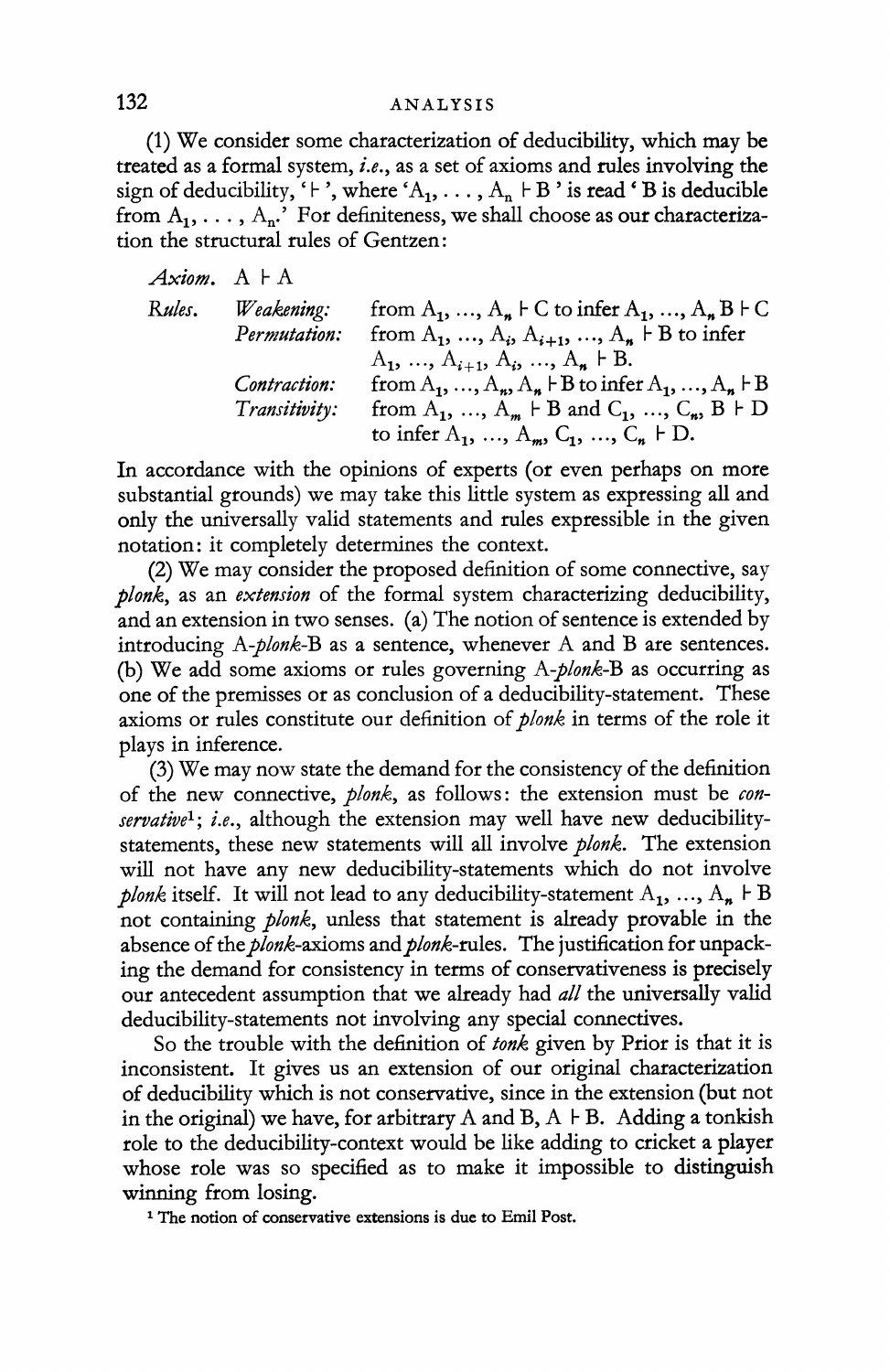**Hence, given that our characterization of deducibility is taken as complete, we may with propriety say 'There is no such connective as tonk'; just as we say that there is no operation, '?', on rational numbers**  such that  $\left(\frac{a}{b} \cdot \frac{c}{d}\right) = \frac{a+c}{b+d}$ . On the other hand, it is easily shown that **the extension got by adding and is conservative, and we may hence say 'There is a connective having these properties '.** 

**It is good to keep in mind that the question of the existence of a connective having such and such properties is relative to our character**ization of deducibility. If we had initially allowed  $A \nvdash B(!)$ , there would **have been no objection to tonk, since the extension would then have been conservative. Also, there would have been no inconsistency had we omitted from our characterization of deducibility the rule of transitivity.** 

**The mathematical analogy leads us to ask if we ought not also to add uniqueness' as a requirement for connectives introduced by definitions in terms of deducibility (although clearly this requirement is not as essential as the first, or at least not in the same way). Suppose, for example, that I propose to define a connective plonk by specifying that B <sup>F</sup>A-plonk-B. The extension is easily shown to be conservative, and we may, therefore, say 'There is a connective having these properties '. But is there only one? It seems rather odd to say we have defined plonk unless we can show that A-plonk-B is a function of A and B, i.e., given A and B, there is only one proposition A-plonk-B. But what do we mean by uniqueness when operating from a synthetic, contextualist point of view? Clearly that at most one inferential role is permitted by the characterization of plonk; i.e., that there cannot be two connectives which share the characterization given to plonk but which otherwise sometimes play different roles. Formally put, uniqueness means that if exactly the same properties are ascribed to some other connective, say plink, then A-plink-B will play exactly the same role in inference as A-plonk-B, both as premiss**  and as conclusion. To say that *plonk* (characterized thus and so) describes **a unique way of combining A and B is to say that if plink is given a**  characterization formally identical to that of *plonk*, then

**(1)**  $A_1, ..., B$ -plonk-C, ...,  $A_n \models D$  if and only if  $A_1, ..., B$ -plink-C, ...,  $A_n \models D$ **and** 

(2)  $A_1, \ldots, A_n \vdash B\text{-}plonk\text{-}C$  if and only if  $A_1, \ldots, A_n \vdash B\text{-}plink\text{-}C$ .

**Whether or not we can show this will depend, of course, not only on the properties ascribed to the connectives, but also on the properties ascribed to deducibility. Given the characterization of deducibility above, it is sufficient and necessary that B-plonk-C F B-plink-C, and conversely.** 

**'Application to connectives of the notions of existence and uniqueness was suggested to**  me by a lecture of H. Hiż.